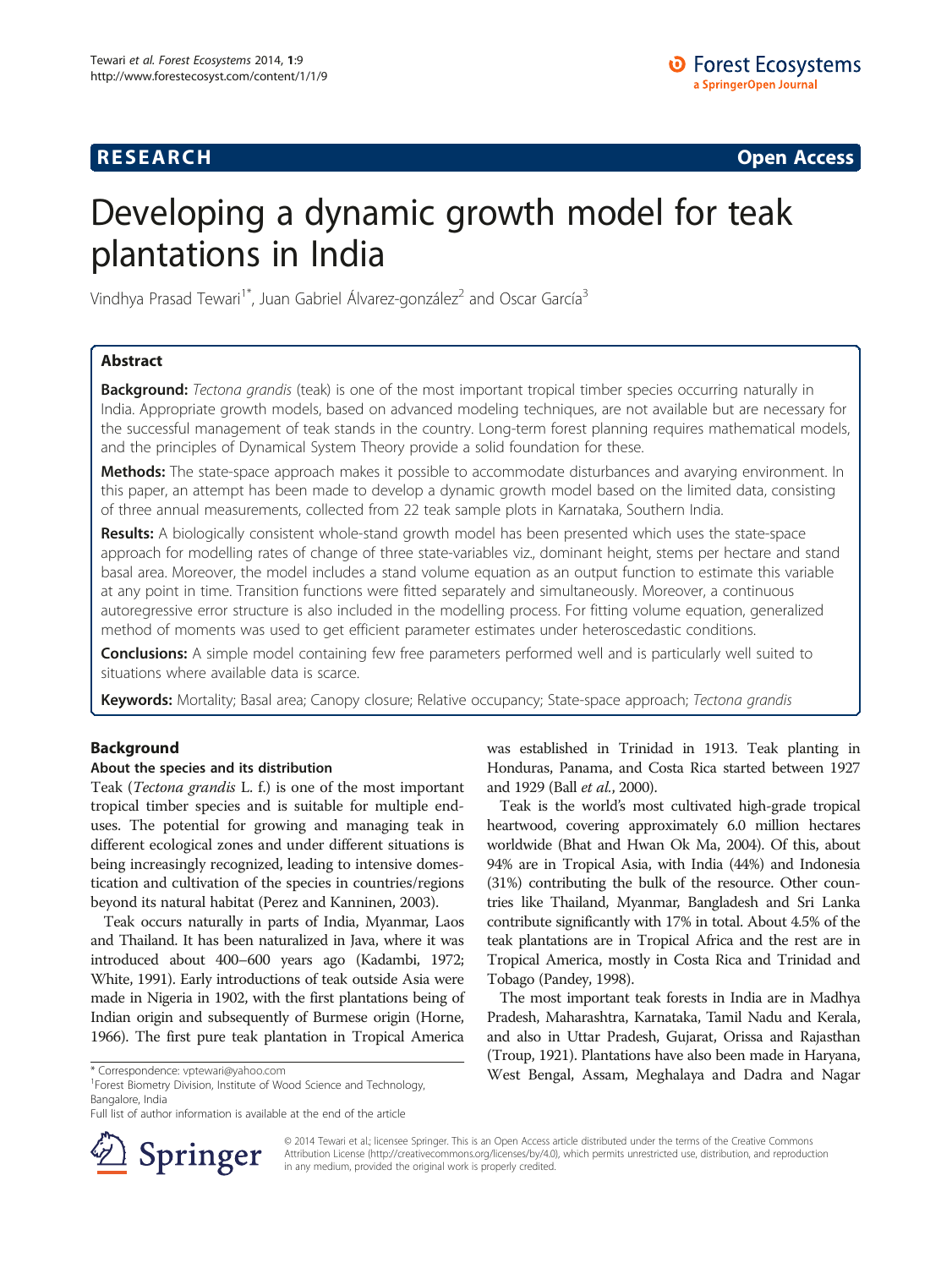<span id="page-1-0"></span>Haveli (Chakrbarti and Gaharwar, [1995](#page-9-0)). However, many plantations are in a state of neglect.

## Management of teak forests in Karnataka

The teak forests in India are managed based on the approved working plans (generally prescribed for ten years). The rotation period prescribed for teak in Karnataka is usually 120 years. The following mechanical (systematic; row thinning) and silvicultural (selective) thinning regimes are prescribed by the Karnataka State Forest Department.

First mechanical thinning in the 6th year (retaining about  $1700-1800$  tree  $ha^{-1}$ ).

Second mechanical thinning in the 12th year (retaining about 1000–1100 trees  $ha^{-1}$ ).

First silvicultural thinning in the 18th year

(retaining about  $700-800$  trees  $ha^{-1}$ ).

Second silvicultural thinning in the 30th year (retaining about 500–550 trees  $ha^{-1}$ ).

Third silvicultural thinning in the 38th year (retaining about 300–350 trees  $ha^{-1}$ ).

An elite thinning at the end of 80th year

(retaining about 150 trees  $ha^{-1}$ ).

However, this working plan prescription is not strictly followed in most cases due to various reasons. In some areas, trees are damaged bythe elephants and these damaged trees may be extracted every year.

## Growth models

Reliable growth models are essential for effective longterm planning and decision making. This is especially important in intensively managed forest plantations, where it is necessary to evaluate alternative planting densities, thinning regimes, and rotation lengths (Garcia et al., [2011\)](#page-9-0). Empirical models describe and generalize observed stand behaviour. They can be accurate and highly successful in fulfilling many of the forest manager's needs (Burkhart, [2008](#page-9-0)). However, they require extensive longterm experimental data, and extrapolation to unobserved situations can be uncertain. A theory-based model would describe hypothesized behaviour by reasoning from first principles. Theory-influenced semi-empirical models attempt to be compatible with observations, while at the same time use theoretical knowledge and hypotheses to improve performance under conditions for which data are scarce (Mohren and Burkhart, [1994](#page-9-0)).

In this paper, we present a biologically consistent whole-stand growth model for teak using data from the Karnataka State of Peninsular India. The main motivation was to produce a simple and robust base-line model for teak stands. The model uses the state-space approach for modelling rates of change of three state-variables: dominant height, number of trees per hectare and stand basal area. Moreover, the

model includes a stand volume equation as an output function to estimate this variable at any point in time.

This research presents some new methodological contributions for developing growth models based on the state-space approach and differentiate from the past work using similar approach (e.g. García et al., [2011\)](#page-9-0) in the sense that García et al. [\(2011](#page-9-0)) fitted each transition function separately, however, in this study the transition functions for mortality and basal area were fitted simultaneously using the full information maximum likelihood. Also, autoregressive procedure has been used in the present study to remove the problem of autocorrelation inherent in the dataset from repeated measurements. Further, volume equation was fitted using generalized method of moments to obtain efficient parameter estimates under heteroscedastic conditions even without estimating the heteroscedastic error variance.

## **Methods**

## Data

The data used in this study were collected on 27 pure and even-aged Teak research plots of different ages (11 to 38 years) and densities (498 to 2061 trees ha−<sup>1</sup> ) established in 2010 in stands representing five forest divisions in Karnataka. The annual rainfall in these areas varies from 1600 mm to 4500 mm. The mean annual minimum and maximum temperatures vary from 11°C to 38°C. The plots are located throughout the teak growing areas in the state and were selected to represent the existing range of ages, stand densities and sites. The plots are rectangular and their size ranged from 220 to 436  $m^2$ , depending on stand density, in order to achieve a minimum of 30 trees per plot. The diameter at breast height (dbh, 1.37 m above the ground) was measured to the nearest 0.1 cm with digital callipers in all trees in the plots. Total height was measured to the nearest 0.1 m with a digital hypsometer. Age was calculated from the year of planting. The plots were re-measured annually during 2010–2013 and a total of three annual measurements were available for each plot.

The plot data includes: stand age  $(t,$  years), density (N, trees ha−<sup>1</sup> ), quadratic mean diameter (D, cm),

Table 1 Summarized data of the sample plots used for model development

| <b>Stand variable</b>                  | Mean   | Minimum | <b>Maximum</b> | SD     |
|----------------------------------------|--------|---------|----------------|--------|
| $t$ (years)                            | 29.20  | 11.00   | 38.00          | 5.52   |
| $N$ (trees ha <sup>-1</sup> )          | 980.98 | 498.00  | 2061.00        | 364.16 |
| $D$ (cm)                               | 17.24  | 5.50    | 36.00          | 5.95   |
| $\bar{h}$ (m)                          | 15.61  | 6.78    | 22.36          | 3.26   |
| H(m)                                   | 19.28  | 10.71   | 28.43          | 3.73   |
| $B$ (m <sup>2</sup> ha <sup>-1</sup> ) | 23.12  | 6.47    | 37.49          | 7.10   |
| $V$ (m <sup>3</sup> ha <sup>-1</sup> ) | 195.04 | 21.47   | 412.09         | 82.59  |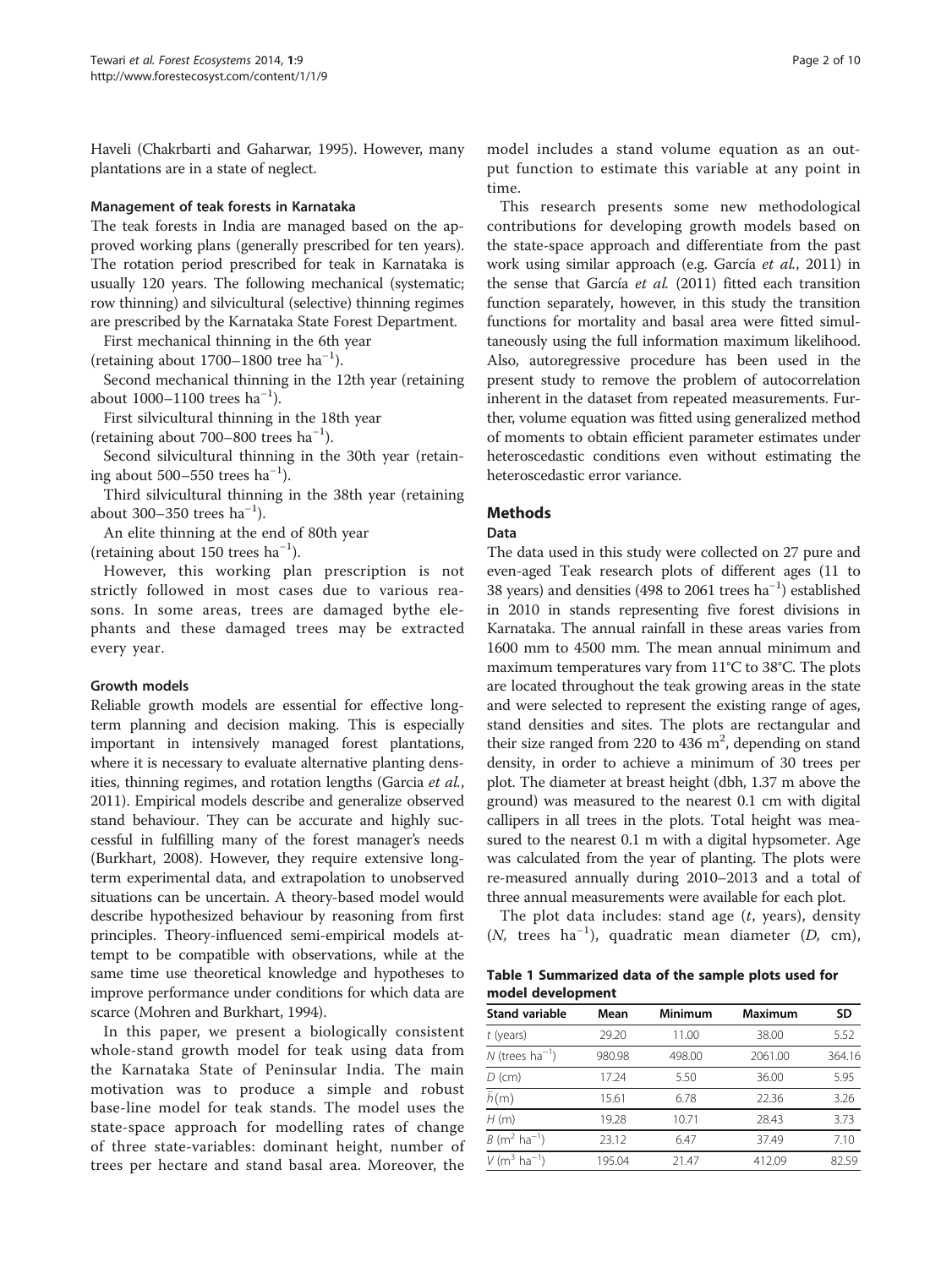<span id="page-2-0"></span>average height  $(\bar h, m)$ , dominant height (H, m), defined as the mean height of the 100 thickest trees per hectare, basal area  $(B, m^2 \text{ ha}^{-1})$  and total stand volume  $(V, m^3)$ . Total stand volume was calculated from a compatible tree volume equation (Tewariet al., [2013\)](#page-9-0). The summary statistics of these stand variables are shown in Table [1](#page-1-0). Although, the mechanical (systematic) and silvicultural (selective) thinnings are prescribed in the forest management working plans, however, thinning was carried out only in one stand. Moreover, an exhaustive examination of the data was carried out to reject sample plots on which illegal logging had been detected to make sure that the reduction in number of trees observed were due to natural mortality.

## Model structure

Out of the 27 plots, 5 plots, on which illegal logging had been detected, were excluded from the analysis. The dynamic growth model developed from these data is based on the state-space approach and it is similar to those of García ([2011](#page-9-0)), García et al. ([2011](#page-9-0)) and García ([2013](#page-9-0)). In this model it is assumed that the behaviour of any stand of teak evolving in time can be approximated by describing its current state with four state variables: dominant height  $(H)$ , number of trees per hectare  $(N)$ , basal area (B), and a measure of site occupancy ( $\Omega$ ), using transition functions to estimate the change of states as a function of the current state of the variables.

The transition functions are used to predict the growth by updating the state variables, ensuring two natural properties (García, [1994](#page-9-0)): (i) consistency, meaning no change for zero elapsed time; (ii) pathinvariance, where the result of projecting the state first from  $t_0$  to  $t_1$ , and then from  $t_1$  to  $t_2$ , must be the same as that of the one-step projection from  $t_0$ to  $t_2$ . Transition functions generated by integration of differential equations (or summation of difference equations when using discrete time) satisfy these conditions and allow computing the future state trajectory. These properties can also be achieved by using techniques for dynamic equation derivation known in forestry as the Algebraic Difference Approach (ADA; Bailey and Clutter, [1974\)](#page-9-0) or its generalization (GADA; Cieszewski and Bailey, [2000\)](#page-9-0).

#### Transition function for dominant height

The two-site-specific parameter equation, derived from the Korf base model and proposed by Tewari et al. ([2014](#page-9-0)), was used as transition function for dominant height. The GADA model allows simultaneous concurrent polymorphism and multiple asymptotes, two characteristics of site equations that are sometimes desirable (Cieszewski, [2002\)](#page-9-0). The mathematical expression of this model is

$$
H_2 = \exp(X_0) \exp(-(13.6964 + 22.3517/X_0)t_2^{-1.2229}) \text{ with}
$$
  
\n
$$
X_0 = \frac{1}{2}t_1^{-1.2229} \left(\frac{13.6964 + t_1^{1.2229} \ln(H_1) +}{+\sqrt{89.4068t_1^{1.2229} + (13.6964 + t_1^{1.2229} \ln(H_1))^2}}\right)
$$
\n(1)

where,  $H_1$  and  $t_1$  represent the predictor height (meters) and age (years), and  $H_2$  is the predicted height at age  $t_2$ .

#### Transition function for mortality

Natural mortality or survival is extremely variable and, particularly difficult to predict. The mortality transition function is based on assuming that the rate of change of N relative to dominant height increment depends on the current values of H and N:

$$
\frac{dN}{dH} = -a_1 H^{a_2} N^{a_3} \tag{2}
$$

where, N is number of trees  $ha^{-1}$ , H is the dominant height and  $a_i$  are parameters to be estimated.

Grouping the terms of equation (2) and integrating both sides gives the following invariant:

$$
\frac{dN}{N^{a_3}} = -a_1 H^{a_2} dH \Rightarrow N^{1-a_3} - \frac{a_1(a_3-1)}{a_2+1} H^{a_2+1} = \text{constant}
$$
\n(3)

Equating the invariant for times 1 and 2 gives the following transition function for number of trees ha<sup>-1</sup>:

$$
N_2 = \left[ N_1^{1-a_3} + a_1 \frac{a_3 - 1}{a_2 + 1} \left( H_2^{a_2 + 1} - H_1^{a_2 + 1} \right) \right]^{1/(1-a_3)}
$$
\n
$$
\tag{4}
$$

This predicts  $N_2$  at a height  $H_2$  given any initial values  $(H_1; N_1)$ . Equation (4) was fitted using two different approaches. In the first case, no parameter restrictions were assumed while in the second case, parameter restrictions were obtained by assuming limiting values for the slope of the self-thinning lines based on the average square spacing  $S = 100/\sqrt{N}$  (Garcia, [2009\)](#page-9-0). The rate of change of average square spacing relative to dominant change of average square spacing relative to dominant height increment depends on the initial values of the same variables:

$$
\frac{dS}{dH} = \beta^{\gamma} \frac{H^{\gamma - 1}}{S^{\alpha - 1}}\tag{5}
$$

Integrating equation (5) and taking logarithms, the following invariant is obtained: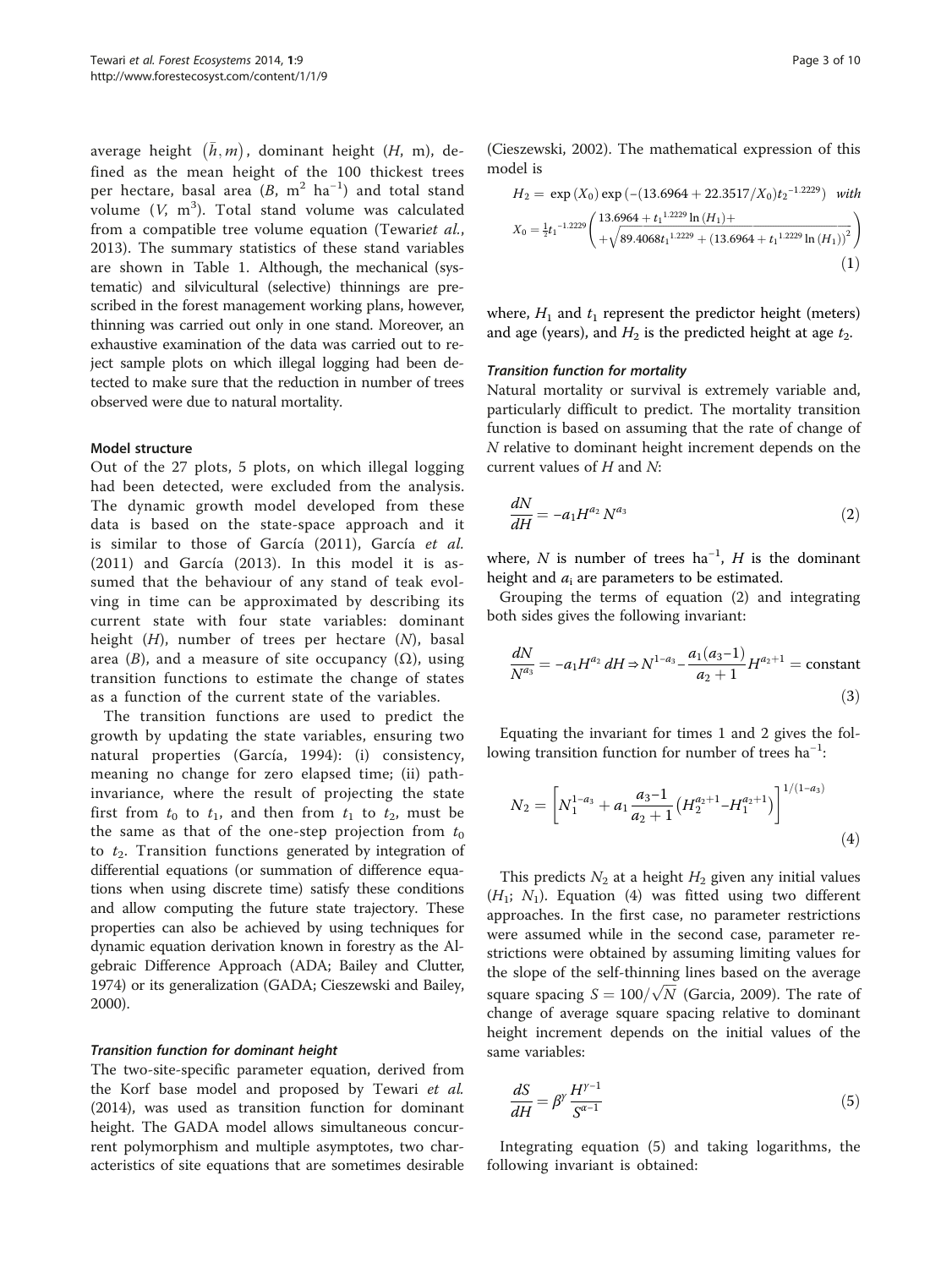<span id="page-3-0"></span>
$$
S^{\alpha} = \frac{\alpha}{\gamma} (\beta H)^{\gamma} \Rightarrow \alpha \log (100) - \frac{\alpha}{2} \log (N) = \log (\alpha/\gamma)
$$
  
+  $\gamma \log(\beta) + \gamma \log(H) \Rightarrow$  (6)  

$$
\Rightarrow \log (N) = -2 \frac{\gamma}{\alpha} \log (H) + \text{constant}
$$

Any limiting value assumed for  $2γ/α$  in equation (6) represents the slope of the self-thinning line assumed for the species. Comparing with equation ([3\)](#page-2-0), the following relationship is obtained:

$$
-2\frac{\gamma}{\alpha} = \frac{a_2 + 1}{1 - a_3} \tag{7}
$$

This relationship could be useful to estimate the parameters of the mortality transition function when the available data is limited, to assure a biologically consistent behaviour (García, [2009\)](#page-9-0). Values of 2 and 3 were assumed for the  $-2\gamma/\alpha$  ratio, i.e. for the slope of the selfthinning line.

## Transition function for basal area

Instead of predicting basal area  $(B)$  directly, we choose to model growth of the product  $W = BH$ . The rate of change of W can be expressed as the difference between two components: the gross increment and the mortality. In pure and even-aged stands (such as those considered in this article), the gross increment can be written as  $b_1\Omega HN^{b_2}$ , where  $\Omega$  is a relative occupancy factor that reduces growth in young or recently thinned stands that do not still fully occupy the site. The mortality as  $-k\frac{W}{N}$  $\frac{dN}{dt} = -kW \frac{d\log N}{dt}$ , where k represent the mean size of the sumplicity dying trees relative to the mean size of the survivors, considered as constant. Therefore, the general W growth model is:

$$
\frac{dW}{dH} = b_1 \Omega H N^{b_2} + kW \frac{d \log N}{dH}
$$
 (8)

A simple closed-form solution of the differential equation (8) can be achieved in the special case where  $b_2$ is equal to k:

$$
\frac{dW}{dH} = b_1 \Omega H N^k + kW \frac{d \log N}{dH}
$$
\n(9)

Intuitively, Ω represents resource (e.g. light, nutrient, moisture) interception. In the beginning, occupancy is low in young stands, and gradually increases approaching 1 when canopy closes. We assume that the rate of closure initially depends on  $H$  in the same way as the gross increment, and decreases to zero as full closure is approached.

$$
\frac{d\Omega}{dH} = c_1 H (1 - \Omega) \tag{10}
$$

Integration gives the invariant:

$$
(1 - \Omega) \exp\left(c_1 H^2 / 2\right) = \text{constant} \tag{11}
$$

With this occupancy model, integration of equation (9) gives the transition equation for basal area:

$$
B_2 = N_2^k (B_1 H_1 N_1^{-k} + b_1 [(H_2^2 - H_1^2)/2 - (\Omega_2 - \Omega_1)/c_1]) / H_2
$$
\n(12)

with

$$
\Omega_2 = 1 - \exp\left[-c_1 \left(H_2^2 - H_1^2\right)/2\right] (1 - \Omega_1) \tag{13}
$$

In order to understand the methodology and the derivation of the transition equation for basal area, the integration of the differential equation (9) has been provided as [Appendix.](#page-8-0)

#### Total stand volume equation

Volumes per hectare can be estimated given the state variables using an output function. Two different total stand volume equations were fitted using as independent variables dominant height and basal area.

$$
V = e_1 + e_2 H B \tag{14}
$$

$$
V = e_1 H^{e_2} B^{e_3} \tag{15}
$$

These models have been widely used to estimate total stand volume (see, for instance, Husch et al., [2003](#page-9-0); van Laar and Akça, [2007](#page-9-0); Weiskittel et al., [2011\)](#page-9-0).

The models were fitted using the generalized method of moments (GMM) in the MODEL procedure of SAS/ ETS® (SAS Institute Inc., [2008\)](#page-9-0). This method produces efficient parameter estimates under heteroscedastic conditions, without estimating the heteroscedastic error variance (Greene, [2012\)](#page-9-0). The main drawback of this method is that error estimates for the predictions can not be generated without specifying the error structure (Parresol, [2001\)](#page-9-0).

#### Parameter estimation and model selection

The model was fitted based on projections over pairs of consecutive measurements. Since the transition function for dominant height was fitted previously, the observed dominant heights in the database were substituted by the predicted values of this model in order to include the error of estimations in the whole-stand growth model. It was considered convenient to initialize the state variables at breast height, where  $H = 1.37$  and  $B = 0$ are known. The number  $N<sub>b</sub>$  of trees per hectare at this time was estimated by applying an 82.5% survival (since the survival rate observed after one year of planting in these stands was 80-85%) to the density from the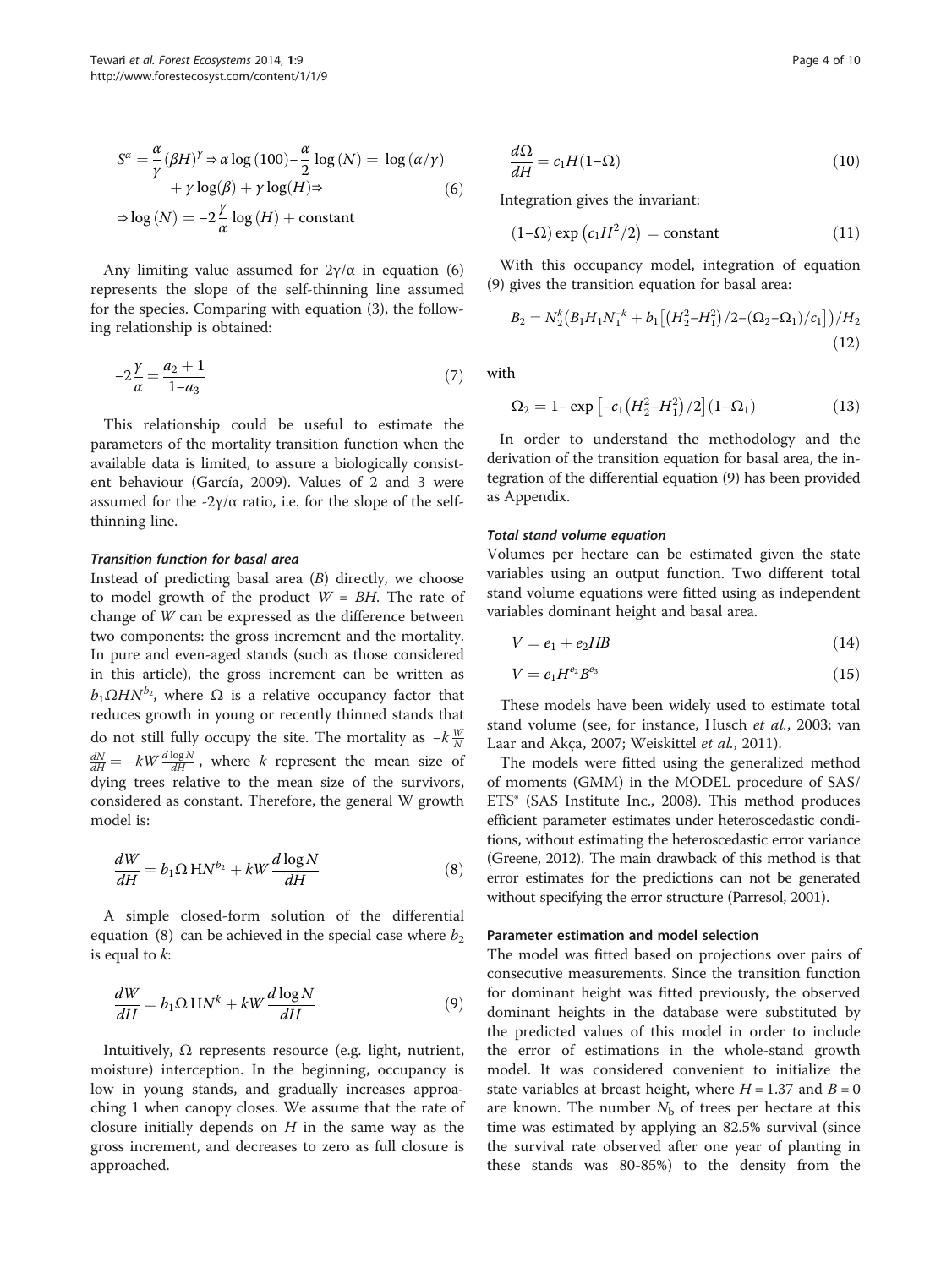<span id="page-4-0"></span>spacing adopted at the time of planting which was  $2 \times$ 2 m except for one plot in which it was  $1.5 \times 1.5$  m. Following Garcia [\(2011\)](#page-9-0), the occupancy was initialized at breast height as:

$$
\Omega_b = 1 - (1 - \min\{N_b/c_2, 1\})^{c_3} \tag{16}
$$

where,  $c_i$  are parameters to be estimated;  $c_2$  represents a breast-height density at which the stand would be fully closed.

García et al. [\(2011\)](#page-9-0) fitted each transition function separately. Here the transition functions for mortality and basal area were fitted simultaneously using the full information maximum likelihood (FIML) in order to obtain estimates that are consistent and efficient and contribute in increased precision of model predictions. Since the convergence with this approach is very sensitive to the starting values of the parameters, both transition functions were first fitted separately to get the best set of initial values.

Individual tree forest growth and yield models usually employ a set of equations to describe stand development over time. It is not unusual in the forestry literature to treat the same variable as dependent in one equation and independent in another. When a variable is used as both an endogenous (dependent) variable on the lefthand side of one equation and on the right-hand side of another equation, this renders the system of equation simultaneous (Goldberger, [1964](#page-9-0)). In the present study, mortality is used as dependent variable in equation [\(4](#page-2-0)) and as an independent variable in equation ([12\)](#page-3-0), making the system of equations simultaneous. Simultaneous regression techniques lead to more efficient estimators. A gain in efficiency increases the precision of the resulting model predictions. The gain in efficiency is higher when the errors among different equations are highly corre-lated (Judge et al., [1988\)](#page-9-0).

The error was modelled using a continuous autoregressive error structure  $(CAR(x))$ , which accounted for the time between measurements. Age at breast height was estimated using an iterative procedure based on the transition function of dominant height previously described. Different ages at breast height were used to estimate the dominant heights at the age of plots measurements and the age which minimized the sum of squares of the differences between observed and predicted dominant heights was selected as age at breast height. Those ages were only used to obtain correct consistent estimates of the parameters and their standard errors.

Estimation of the parameters was carried out with the MODEL procedure of SAS/ETS® (SAS Institute Inc., [2008](#page-9-0)). The  $CAR(x)$  error structure was programmed in this procedure which allows for dynamic updating of the residuals.

The comparison of the estimates for the different models was based on numerical and graphical analyses of the residuals. Two statistical criteria were examined: adjusted model efficiency  $(ME_{adj})$  and root mean square error (RMSE). The expressions of these statistics are summarized as follows:

$$
ME_{adj} = \frac{\sum_{i=1}^{n} (y_i - \hat{y}_i)^2 / (n - p)}{\sum_{i=1}^{n} (y_i - \bar{y})^2 / (n - 1)}
$$
(17)  

$$
\sum_{i=1}^{n} (Y_i - \hat{Y}_i)^2
$$

RMSE = 
$$
\sqrt{\frac{\sum_{i=1}^{n} (Y_i - \hat{Y}_i)^2}{n-p}}
$$
 (18)

where,  $y_i$ ,  $\hat{y}_i$  and  $\bar{y}$  are the observed, estimated and mean values of the dependent variable,  $n$  is the total number of observations used to fit the model, and  $p$  is the number of model parameters.

In addition to the validation of individual components of the dynamic growth model, overall validation of the whole model was carried out. All possible combinations of inventories were used and the observed  $H$ ,  $N$  and  $B$ values from the first inventory were used to estimate total stand volume at the age of the last inventory, including all the components of the whole stand model. In order to evaluate whether the model performs acceptably well when used for estimating total stand volume, a critical error, expressed as a percentage of the observed mean, was computed (Reynolds, [1984](#page-9-0)):

$$
E_{crit.} = \frac{\sqrt{\tau^2 \sum_{i=1}^{n} (y_i - \hat{y}_i)^2 / \chi_{crit.}^2}}{\bar{y}}
$$
(19)

where,  $n$  is the total number of observations in the data set,  $y_i$ ,  $\hat{y}_i$  and  $\bar{y}$  are the observed, predicted and mean values of total stand volume, and τ is a standard normal deviate at the specified probability level ( $τ = 1.96$  for  $α =$ 0.05).  $\chi^2_n$  is obtained for  $\alpha = 0.05$  with *n* degrees of freedom. In addition to using this statistic, the plot of observed against predicted values of the total stand volume was also inspected.

## Results and discussion

At first, the transition functions for mortality and basal area were fitted separately using nonlinear least squares and without assuming autocorrelation. However, a slight trend in residuals as a function of lag1 residuals within the same sample plot was apparent in all the models. Then, all the models were refitted using a first-order continuous-time autoregressive error structure. After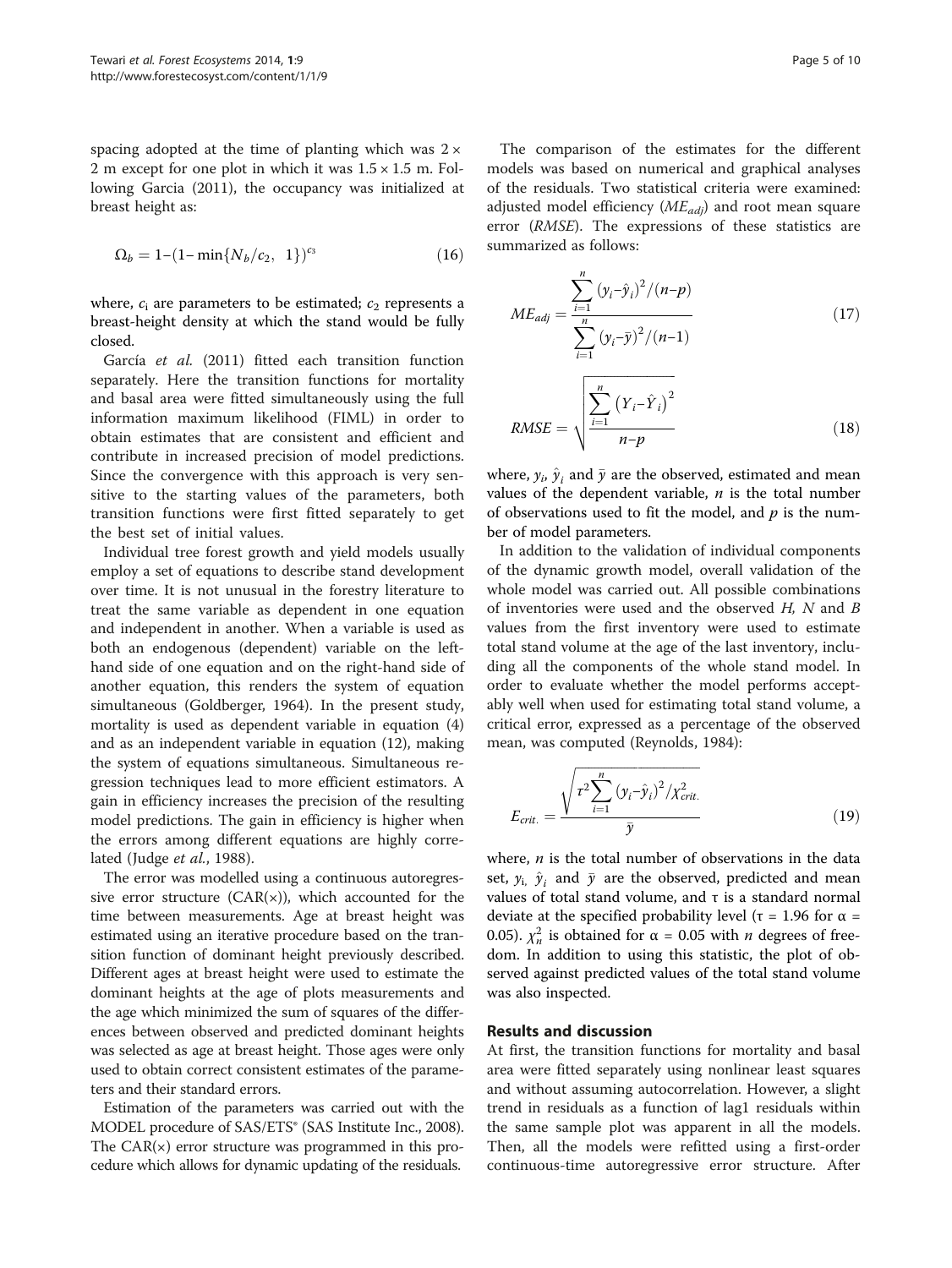

applying this correction, the error trends in residuals disappeared (Figure 1).

#### Separate fitting

Three transition functions for mortality were analyzed and the results are presented in Table 2. The first one is based on equation [\(4](#page-2-0)) without assuming any restrictions for the parameters and the other two are based on assuming values of 2 and 3 for the slope of the selfthinning line according to equation [\(7\)](#page-3-0). The three models explained more than 98% of the total variance, calculated without considering the initialized point at breast height, and the model with a value of 2 for self-thinning line resulted in the best values of the goodness-of-fit statistics.

Natural tree mortality is a complex process that is neither constant in time nor in space, so it is difficult to predict or explain the factors that control it (Van Laar and Açka, [2007](#page-9-0)). Data from permanent sample plots frequently show that a relatively large part of the plots have no occurrences of mortality even over periods of several years and sometimes an important reduction in trees per hectare occurs in short periods of time (e.g. Monserud and Sterba, [1999;](#page-9-0) Eid and Tuhus, [2001](#page-9-0)). Therefore, for a correct mortality modeling, an adequate combination of short and long intervals between measurements is essential. The time interval between consecutive measurements

of the database used in this study is one year and the models fitted show a good performance for these short periods, within the age interval covered in the sample plots. However, the behavior of the models for long periods projected from the breast age showed high levels of mortality (Figure [2](#page-6-0)).

The results of the fitting of the basal area transition function are shown in Table [3.](#page-6-0) It was not possible to obtain convergence or reasonable estimates with all the parameters. Therefore, as in Garcia et al. ([2011](#page-9-0)), we fixed  $c_3$  in equation ([16\)](#page-4-0) with the value 2.4 and  $c_2$  in the same equation with the value 10000, implying full canopy closure at breast height with 10000 trees ha−<sup>1</sup> . It had been shown that these values are not critical (García, [2011](#page-9-0); García et al., [2011\)](#page-9-0).

In a first step, the model (Equation [12\)](#page-3-0) was fitted without assuming any other restriction for the remaining three parameters  $(k, b_1 \text{ and } c_1)$ , however, unrealistically small values for parameters  $k$  and  $c_1$  (0.2121 and 0.0369, respectively) were obtained. In a second step, the transition function was fitted assuming a value of 0.4 for parameter  $k$ (García, [2011](#page-9-0)), however, the graphical representation indicated that the estimated value of  $c_1$  was unrealistic again (0.0239). Finally, the model was fitted assuming  $k = 0.4$ and two different values for  $c_1$ , 0.05 and 0.01. Figure [3](#page-7-0) shows occupancy curves for various values of  $c_1$  generated with equation ([13](#page-3-0)), starting from 2062 trees per hectare at

Table 2 Parameter estimates for the mortality transition function (Equation [4\)](#page-2-0) and goodness-of-fit statistics calculated without considering the initialized point at breast height

|                             | <b>Parameters</b>     |                |        | Goodness-of-fit statistics |                       |
|-----------------------------|-----------------------|----------------|--------|----------------------------|-----------------------|
| Model                       | a.                    | a <sub>2</sub> | a₹     | <b>RMSE</b>                | Adj. model efficiency |
| 3 parameters                | $843 \times 10^{-10}$ | 1.8792         | 2.8462 | 43.1573                    | 0.9845                |
| $\frac{a_2+1}{1-a_3} = 3^*$ | $194 \times 10^{-7}$  | 2.0681         | 2.0227 | 39.7096                    | 0.9869                |
| $\frac{a_2+1}{1-a_3}=2^*$   | $1.66 \times 10^{-8}$ | 1.8703         | 2.4352 | 38.2869                    | 0.9881                |

\*indicated the parameter value was fixed in the model, therefore, it was not estimated.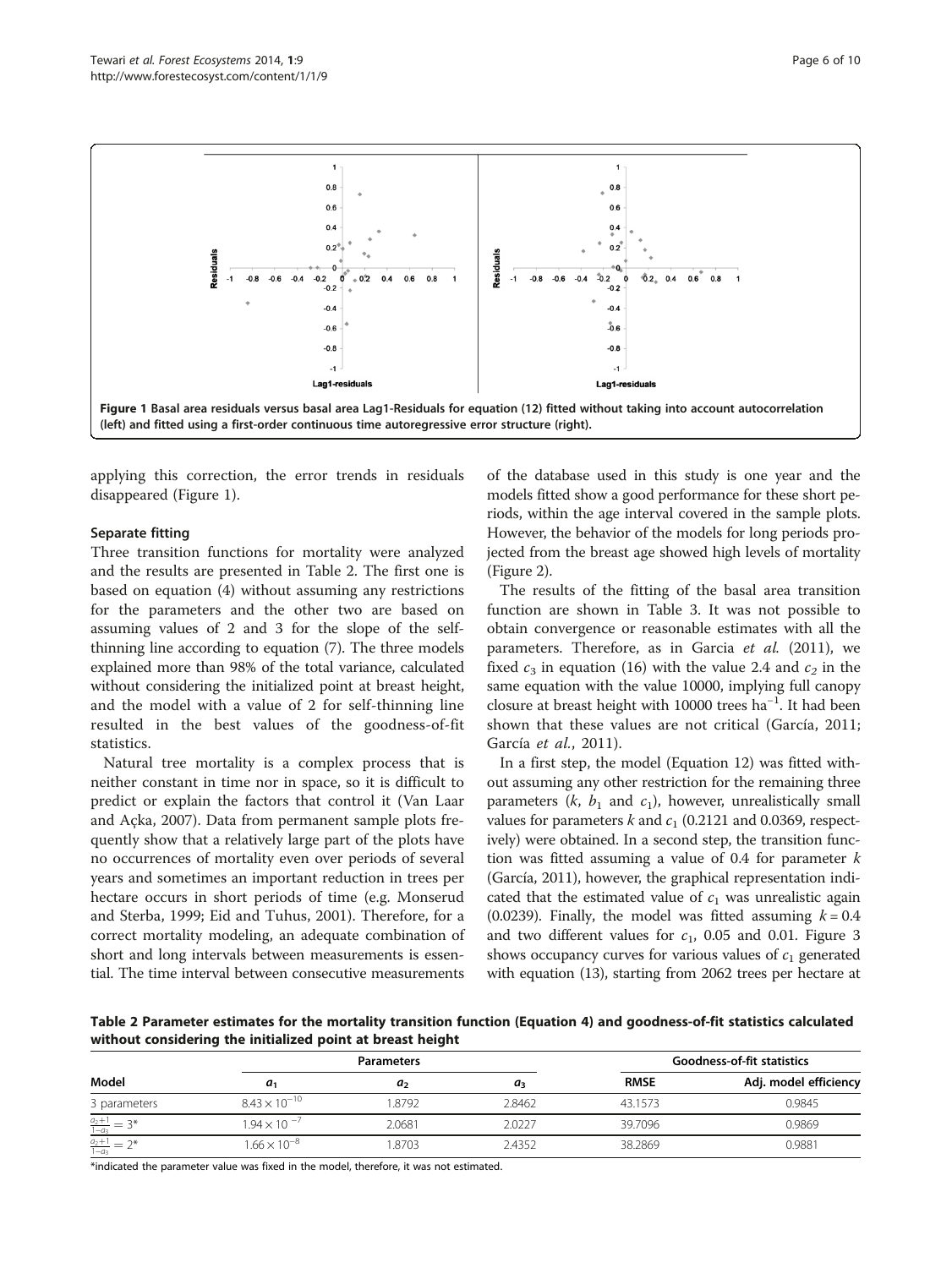<span id="page-6-0"></span>

breast height. Also shown is the relative closure, R, which can be seen as representing the amount of foliage and roots relative to that of a closed stand. Closure and occupancy are related by  $\Omega = 1-(1-R)^{c_3}$ . Both selected values for  $c_1$ , 0.05 and 0.1 seem reasonable, implying nearly closed canopies somewhere between 5 and 10 m top height. Or seen in another way; an equilibrium canopy depth of 5 to 10 m. The best goodness-of-fit statistics was obtained constraining  $c_1$  to 0.05 and this value was used in the simultaneous fitting. The model explained more than 99% of the total variance, calculated without considering the initialized point at breast height.

#### Simultaneous fitting

The results of the simultaneous fitting of both transition functions (Equation [4](#page-2-0) for mortality and Equation [12](#page-3-0) for

Table 3 Parameter estimates for the basal area transition function (Equation [12](#page-3-0)) and goodness-of-fit-statistics calculated without considering the initialized point at breast height

|        | <b>Parameters</b> |        |             | <b>Goodness-of-fit statistics</b> |  |
|--------|-------------------|--------|-------------|-----------------------------------|--|
| k      | $\epsilon_{1}$    | b,     | <b>RMSE</b> | Adjusted model efficiency         |  |
| 0.2122 | 0.0369            | 06270  | 0.5638      | 0.9939                            |  |
| $0.4*$ | 00239             | 01844  | 06998       | 0.9906                            |  |
| $0.4*$ | $01*$             | 0.1648 | 0.5636      | 0.9939                            |  |
| $0.4*$ | በ በ5*             | 0.1706 | 06597       | 09917                             |  |

\*indicated the parameter value was fixed in the model, therefore, it was not estimated.

basal area) are shown in Table [4.](#page-7-0) Finally, two total stand volume equations were fitted separately. All the parameters were significant except for the intercept of equation ([14\)](#page-3-0). Both models performed equally good, although the best statistical criteria were obtained with equation ([15](#page-3-0)) which explained more than 97% of the total volume variability with a root mean square error of 13.34  $m^3$  ha<sup>-1</sup>. The final expression of the dynamic model is as follows:

$$
N_2 = \left[N_1^{-1.4352} + 0.835 \cdot 10^{-9} \left(H_2^{2.8703} - H_1^{2.8703}\right)\right]^{-0.6968}
$$
\n(20a)

$$
B_2 = N_2^{0.4} (B_1 H_1 N_1^{-0.4} + 0.1663[(H_2^2 - H_1^2)/2 \qquad (20b)
$$

$$
-(\Omega_2 - \Omega_1)/0.1]) / H_2
$$

$$
\Omega_2 = 1 - \exp[-0.1 \left( H_2^2 - H_1^2 \right) / 2] \left( 1 - \Omega_1 \right) \tag{20c}
$$

$$
\Omega_b = 1 - (1 - \min\{N_b/10000, 1\})^{2.4}
$$
 (20d)

$$
V = 0.4628H^{0.8063}B^{1.1547}
$$
 (20e)

## Evaluation

Critical errors of 1.11%, 3.45% and 8.9% were obtained for total stand volume at time intervals of 1, 2 and 3 years. The critical errors obtained with the proposed model are lower compared to that obtained for projecting total stand volume in Scots pine (15.3%) in Galicia (Diéguez-Aranda et al., [2006](#page-9-0)) and the ones obtained for the same stand variable in radiata pine (10.9%, 11.9% and 17.3%) in Galicia, considering time intervals of 3, 6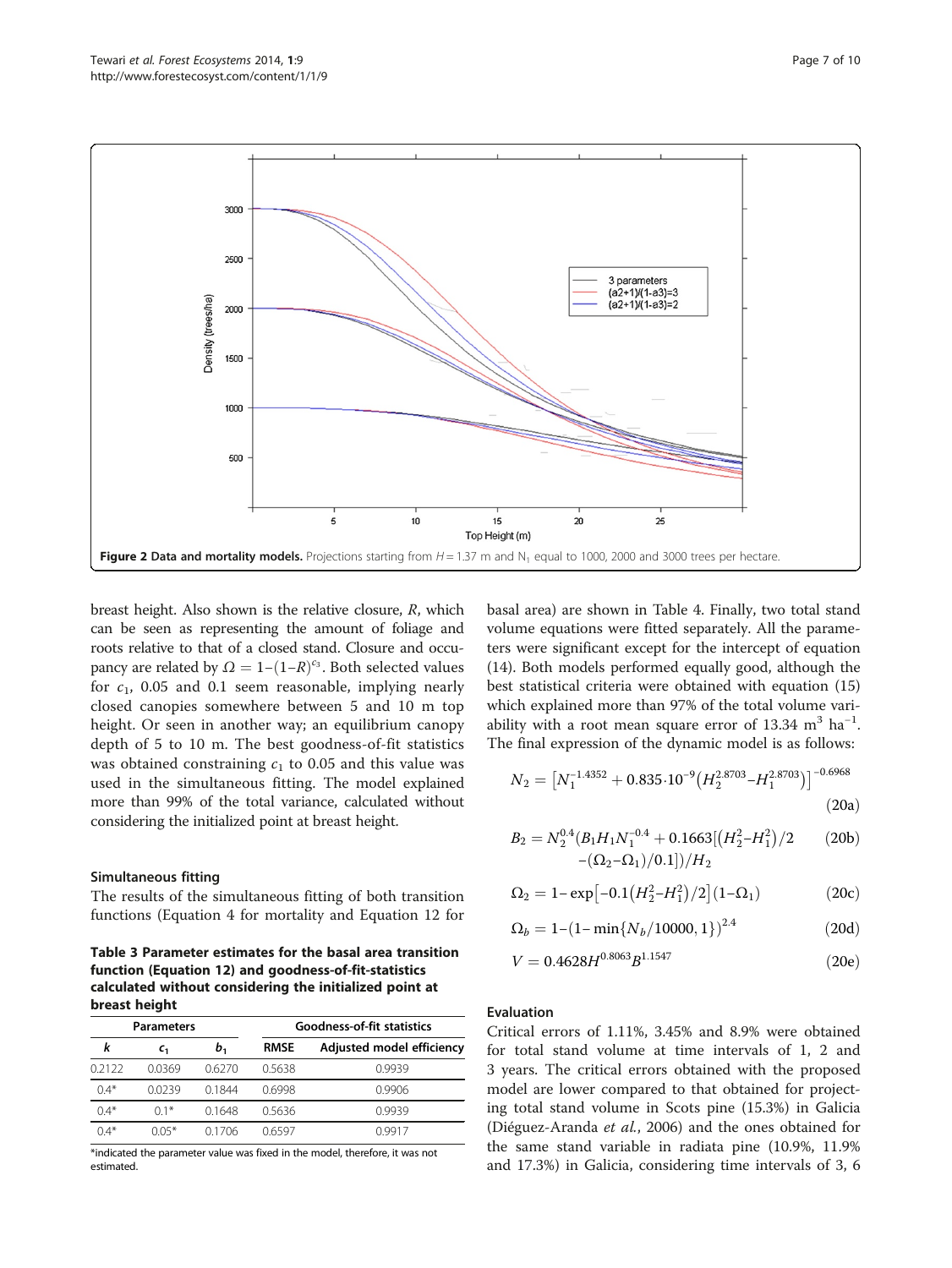<span id="page-7-0"></span>

and 9 years, respectively (Castedo-Dorado et al., [2007](#page-9-0)). However, the models used for Scots pine and radiata pine in Galicia included projection intervals longer than those used in this study. Considering the required accuracy in forest growth modelling, where a mean prediction error of  $\pm 10-20\%$  is generally acceptable (Huang *et al.*, [2003](#page-9-0)), it may be stated that the dynamic model provides satisfactory estimates within the range of ages and the projection intervals observed.

A plot of observed against predicted values of total stand volume, estimated using the whole dynamic stand growth model, is shown in Figure 4. The linear model fitted to the scatter plot behaved well  $(R^2 = 0.9743)$ , although there appears to be a slight tendency towards underestimation for low volumes and overestimation for high volumes.

Table 4 Parameter estimates for the transition functions in mortality and in basal area (Equations [4](#page-2-0) and [12,](#page-3-0) respectively) obtained by fitting the models simultaneously

| Model                                     | Parameter      | <b>Estimate</b>       | <b>RMSE</b> | Adjusted model<br>efficiency |
|-------------------------------------------|----------------|-----------------------|-------------|------------------------------|
| Equation (4)<br>$\frac{a_2+1}{1-a_3}=2^*$ | a <sub>1</sub> | $1.67 \times 10^{-8}$ | 38.3550     | 0.9877                       |
|                                           | a <sub>2</sub> | 1.8703                |             |                              |
|                                           | $a_3$          | 2.4352                |             |                              |
|                                           | rho            | 0.0684                |             |                              |
| Equation (12)                             | k              | $0.4*$                | 0.5731      | 0.9937                       |
|                                           | C <sub>1</sub> | $0.1*$                |             |                              |
|                                           | $b_1$          | 0.1663                |             |                              |
|                                           | rho            | 0.0504                |             |                              |

The goodness-of-fit-statistics were calculated without considering the initialized point at breast height.

\*indicated the parameter value was fixed in the model, therefore, it was not estimated.

## **Conclusions**

Forest management planning relies heavily on mathematical models that involve time. Modern dynamical system theory provides a framework for a flexible representation of varying environments, as well as of responses to intensive silviculture and natural disturbances.

A biologically consistent whole-stand growth model has been presented for teak stands in Karnataka State of India. The transition functions for mortality and basal area were fitted simultaneously, using the full information maximum likelihood, which produced consistent and efficient estimates contributing to increased precision of model predictions. Also, autoregressive procedure was

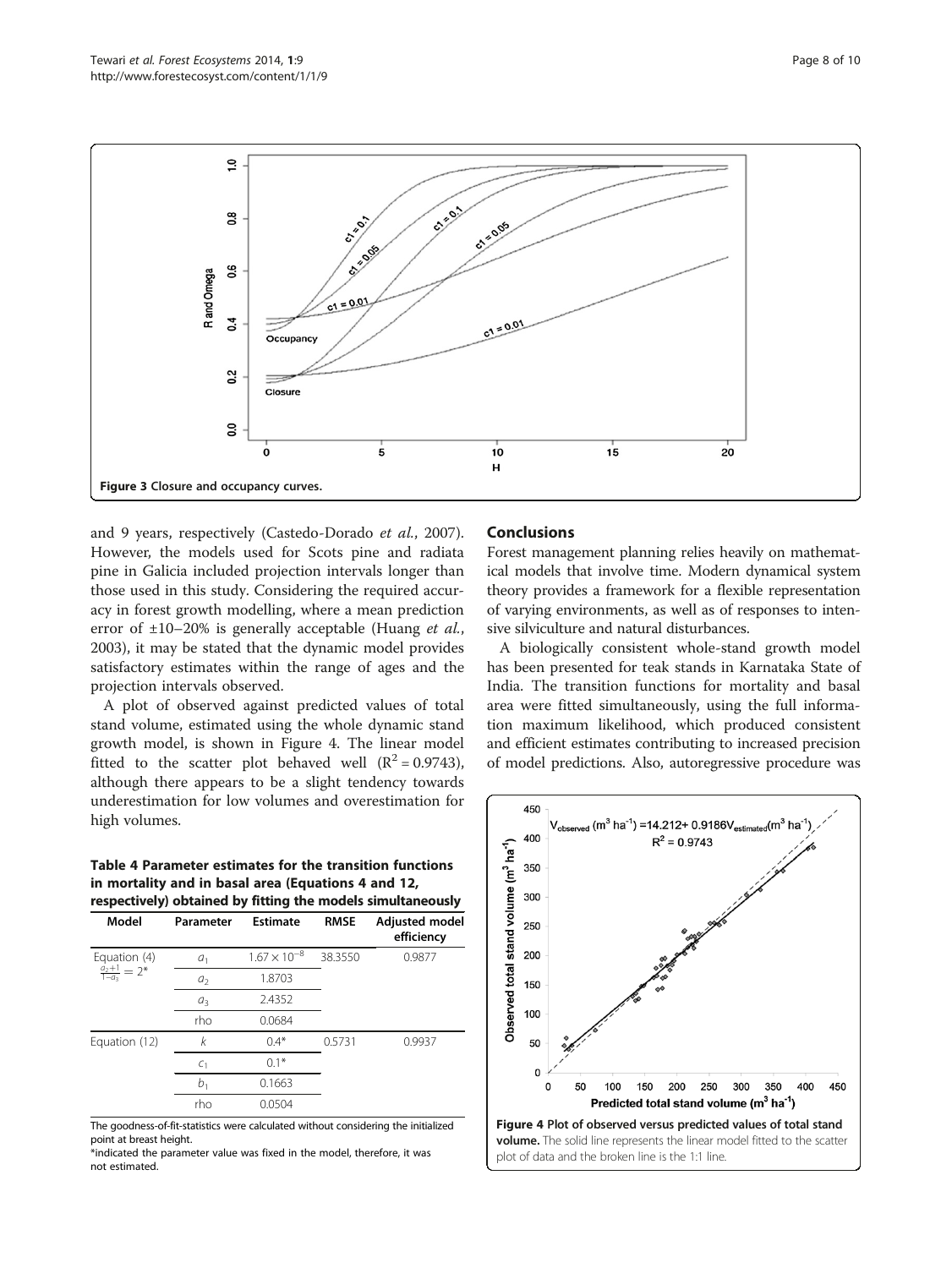<span id="page-8-0"></span>used to avoid the problem of autocorrelation inherent in the dataset from repeated measurements. The dynamic model presented provides satisfactory estimates within the range of ages and the projection intervals observed. The total volume equation was fitted generalized method of moments which produced efficient parameter estimates under heteroscedastic conditions even without estimating the heteroscedastic error variance. There was a slight tendency towards underestimation for low volumes and overestimation for high volumes.

A simple dynamical model for even-aged stands was used which performed very well. Confidence in extrapolations outside the scope of the observations is improved by following generally accepted biological principles. Application of similar models to other species and localities seems promising, in particular for data-poor situations where a small number of free parameters are desirable (Murray and von Gadow, [1993;](#page-9-0) Vanclay, [2010](#page-9-0)).

The presentation in this paper is a good demonstration of developing a dynamic growth model with limited data. There are some deficiencies in the use of the data and choice of models and methods that could be improved. In the future, more extensive data, both from unthinned and thinned stands covering wider range of ages, densities and site qualities, would allow a more robust model to be developed, that could be extended to model the effects of climate and nutrition, and biomass and carbon outputs.

## Appendix

Solution of the differential equation [\(9](#page-3-0))

$$
\frac{dW}{dH} = b_1 \Omega H N^k + kW \frac{d \log N}{dH} = b_1 \Omega H N^k + k \frac{W}{N} \frac{dN}{dH}
$$
\n(a)

Solving equation ([11\)](#page-3-0) by  $\Omega$  and substituting in equation (a) gives the relationship:

$$
\frac{dW}{dH} = b_1 H N^k \left[ 1 - \exp\left(-c_1 H^2 / 2\right) \right] + k \frac{W}{N} \frac{dN}{dH} \tag{b}
$$

Integrating equation ([2\)](#page-2-0) the following relationship is obtained:

$$
\frac{dN}{N^{a_3}} = -a_1 H^{a_2} dH \Rightarrow N = \left[ \frac{a_1(a_3-1)}{a_2+1} H^{a_2+1} \right]^{\frac{1}{1-a_3}} \qquad (c)
$$

Substituting this relationship in equation [\(2](#page-2-0)) and multiplying in both sides by 1/N:

$$
\frac{1}{N}\frac{dN}{dH} = -a_1 H^{a_2} N^{a_3 - 1} = -a_1 H^{a_2} \left[ \frac{a_1(a_3 - 1)}{a_2 + 1} H^{a_2 + 1} \right]^{\frac{a_3 - 1}{1 - a_3}} \n= -\frac{a_2 + 1}{(a_3 - 1)H}
$$
\n(d)

Substituting equations (c) and (d) in equation (b):

$$
\frac{dW}{dH} = \beta H^{\alpha+1} \left[ 1 - \exp(-c_1 H^2 / 2) \right] + \alpha \frac{W}{H} \Rightarrow \frac{dW}{dH} - \alpha \frac{W}{H}
$$

$$
= \beta H^{\alpha+1} \left[ 1 - \exp(-c_1 H^2 / 2) \right]
$$
  
with  $\alpha = -\frac{k(a_2 + 1)}{a_3 - 1}$  and  $\beta = b_1 \left[ \frac{a_1(a_3 - 1)}{a_2 + 1} \right] \frac{k}{1 - a_3}$   
(e)

Multiplying equation (e) by  $H^{-\alpha}$ :

$$
\frac{dW}{dH}H^{-\alpha} - \alpha \frac{W}{H}H^{-\alpha} = \beta H \left[1 - \exp\left(-c_1 H^2/2\right)\right] \tag{f}
$$

Integrating both sides of equation (f) respect to  $dH$ :

$$
WH^{-\alpha} = \beta \left[ \int H dH - \int H \exp(-c_1 H^2/2) dH \right] \Rightarrow \frac{WH^{-\alpha}}{\beta}
$$

$$
= \left[ \frac{H^2}{2} + \frac{1}{c_1} \exp(-c_1 H^2/2) + cte \right]
$$
(g)

Substituting  $\alpha$  and  $\beta$  in the left side and  $\Omega$  in the right side of equation (g) the following invariant is obtained:

$$
\frac{WH^{-\alpha}}{\beta} = W \frac{1}{b_1 \left[\frac{a_1(a_3-1)}{a_2+1} H^{a_2+1}\right]^{\frac{k}{1-a_3}}}
$$

$$
= \frac{WN^{-k}}{b_1} \Rightarrow WW^{-k} - b_1 \left(\frac{H^2}{2} - \frac{\Omega}{c_1}\right) = \text{constant}
$$
(h)

And taking into account that  $W = BH$ , the transition function for basal area (Equation [12](#page-3-0)) is obtained:

$$
B_2 = N_2^k (B_1 H_1 N_1^{-k} + b_1 [(H_2^2 - H_1^2)/2 - (\Omega_2 - \Omega_1)/c_1]) / H_2
$$

#### Competing interests

The authors declare that they have no competing interests.

#### Authors' contribution

Authors' contributions: AB carried out the field work, data collection and preparation of them. JGA did the data analysis and updation of the article. OG suggested the state-approach models, helped in data analysis and edited the final version of the ms. All authors read and approved the final manuscript.

#### Acknowledgements

The authors thank the Director, IWST for providing all the necessary facilities to carry out this study. The contribution of Sh. N. Chandrashekar, RA-I and Sh. H. Sangamesh, JRF in field data collection is highly appreciated. The authors are also thankful to the officials of Karnataka State Forest Department